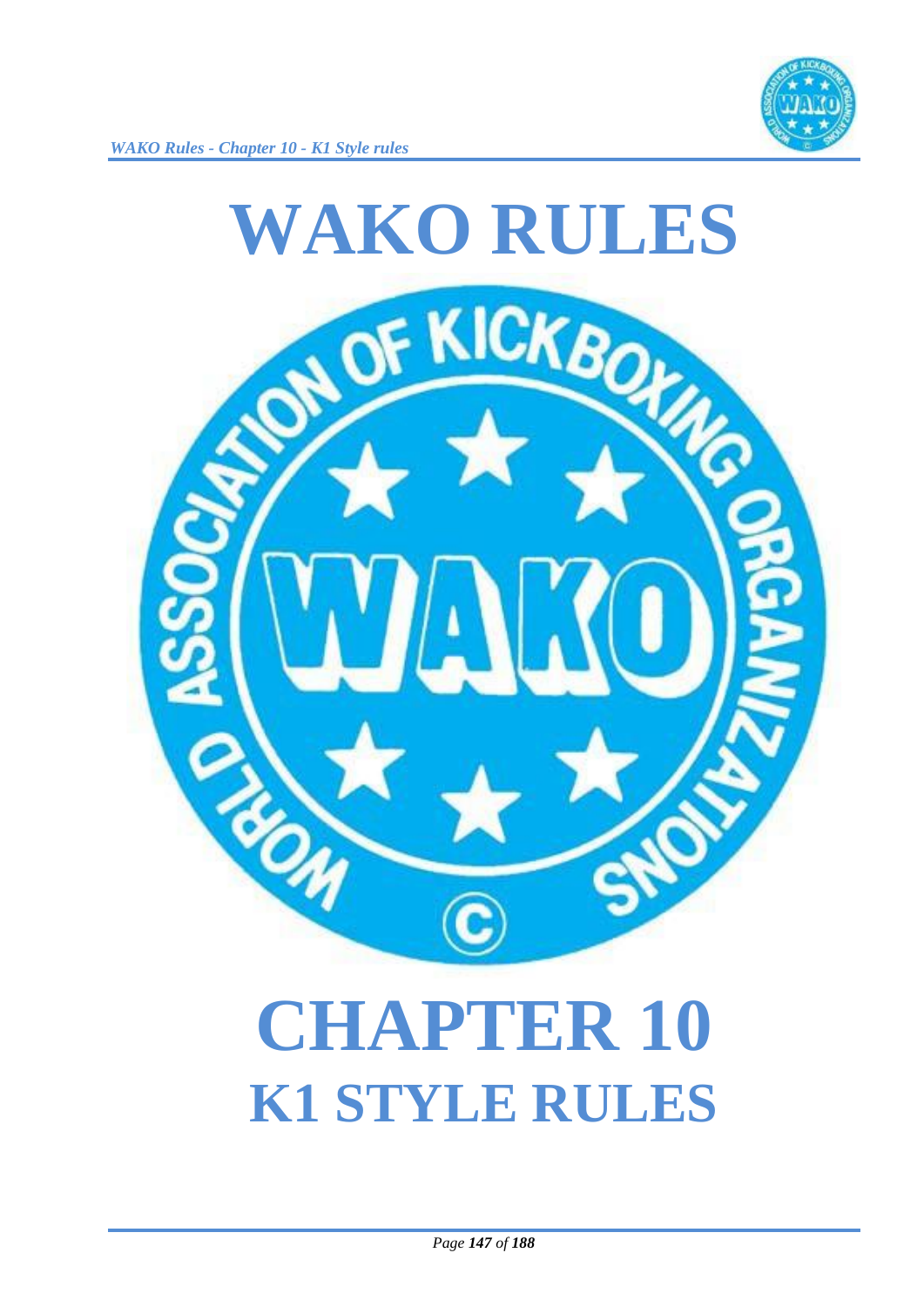

# **Chapter 10. K1 Style rules**

# **Chapter's 10 Table of contents**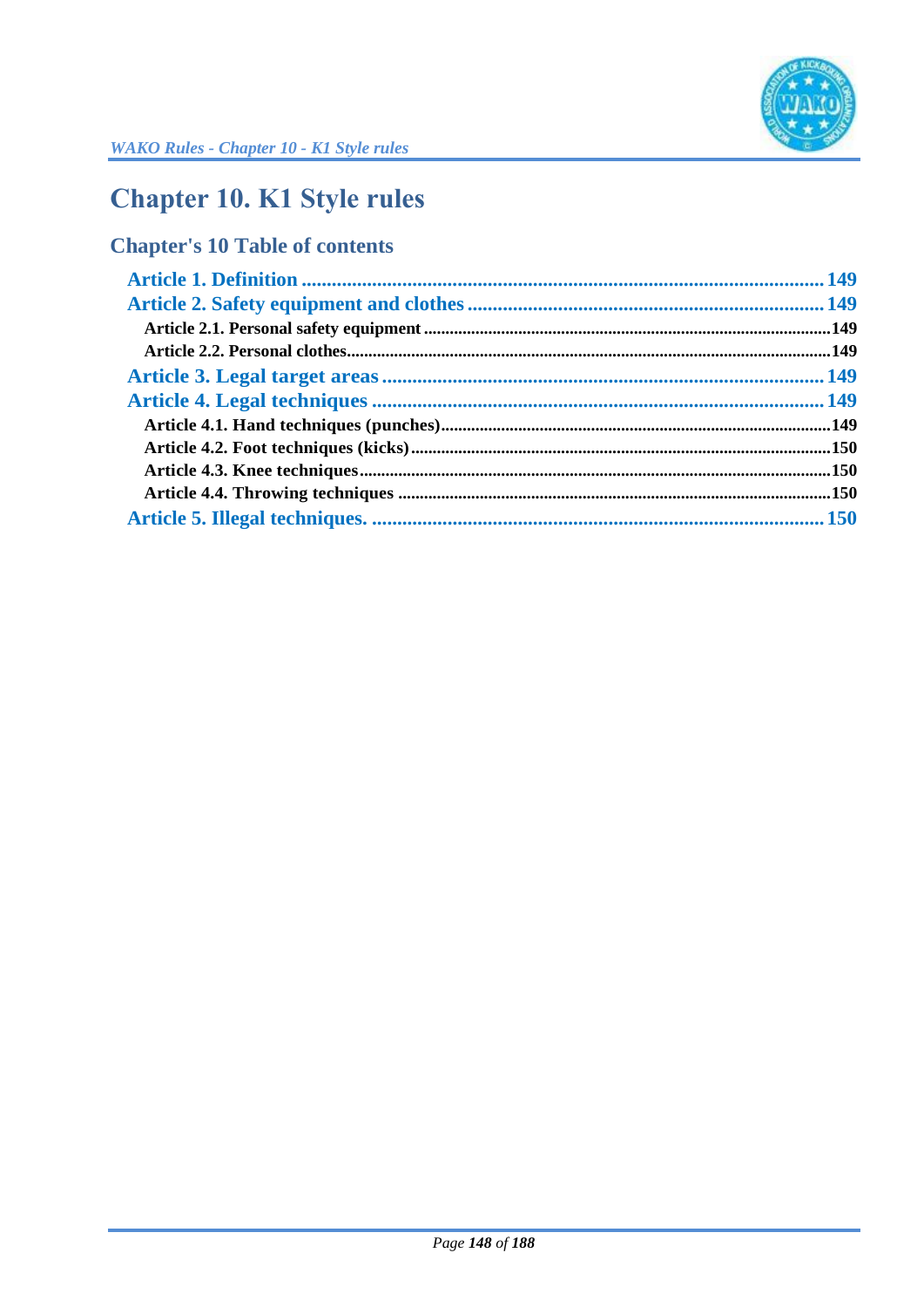

# **Article 1. Definition**

K1 Style is a kickboxing discipline where the intention of a kickboxer is to defeat opponent using legal techniques with full power and strength. Strikes must be delivered to legal target areas with focus, speed and determination, creating solid contact. Strikes are allowed to the front and side of the head and to the front and side of the torso. Strikes (kicks and knees) are also allowed to opponent's leg (all part including joints). It is also allowed to hold opponents neck and shoulders with one or both hands in order to attack him with the knee.

# **Article 2. Safety equipment and clothes**

### **Article 2.1. Personal safety equipment**

- Head protection (top of the head must be covered).
- Mouth guard (on only the upper teeth or on both upper and lower teeth).
- Breast protection (for female kickboxers) (It is Mandatory to be worn under the top (bodice) or vest)
- Hand wraps (no stick with a tape).
- Gloves for contact sports (10 Oz).
- Groin protection (mandatory for male and female).
- Shin guards (must cover the shin and instep)
- Foot wraps (optional) (must be covered with the ankle support if used).
- Ankle support (optional, if foot wraps are not used)

#### **Article 2.2. Personal clothes**

- Bare torso and shorts for men,
- Sport top (vest) and shorts (no sport skirt) for women.

### **Article 3. Legal target areas**

The following parts of the body may be attacked using authorized fighting techniques:

- **Head** front, forehead and side
- **Torso** front and side
- Legs (all parts including joints)

### **Article 4. Legal techniques**

Hand, foot and knee techniques must be used equally during the entire fight. All techniques must be used with full power. Any technique which is partially deviated or blocked, or that simply touches, brushes or pushes an opponent will not be scored.

### **Article 4.1. Hand techniques (punches)**

- Direct,
- Uppercut
- Hook
- Spinning back fist
- Clinching (active, for 5 seconds only)